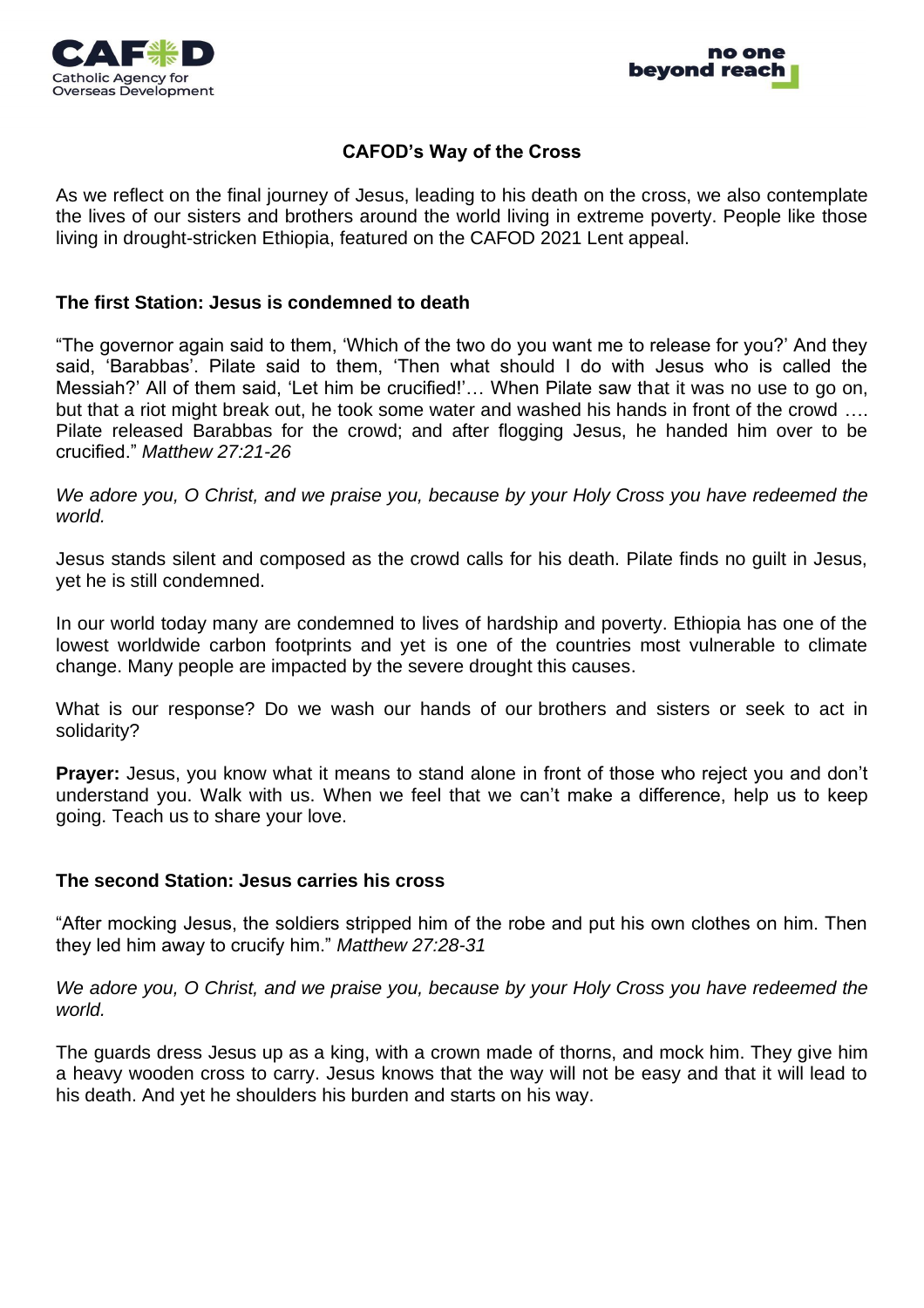The burden of carrying water over long distances is one that too many people must bear, including children. Mohammed is 11 and twice each day must journey alone to fetch water. It takes him three hours.

We all have burdens to carry. We also place burdens on others. In what ways do I place unnecessary loads on other people?

**Prayer:** Jesus, your love led you to take up the cross. Walk with us. When we feel afraid, help us to be brave. Give us the courage to speak out to change our world, so that all our sisters and brothers can experience justice.

# **The third Station: Jesus falls for the first time**

"He was wounded for our transgressions, crushed for our iniquities; upon him was the punishment that made us whole, and by his bruises we are healed." *Isaiah 53:5*

*We adore you, O Christ, and we praise you, because by your Holy Cross you have redeemed the world.*

Burdened by his heavy cross, worn down by fatigue and pain, Jesus falls.

Abdella knows what it is to be totally exhausted. This young farmer who lives in northeast Ethiopia, one of the hottest parts of the world, must spend ten hours every day on the long walk to collect water for his family. Abdella says, "I don't have any more words to express how hard this is. I'm so tired, I'm struggling to give you words. The journey for water is so long."

The choices we make have an impact on other people both near and far. In what way do my choices cause others to stumble?

**Prayer:** Jesus, you know how it feels to struggle and to fall. Walk with us. Show us how to walk with others to know what it feels like to be in another's shoes. You reach out to us with caring hands. Show us how to join our hands with communities around the world who are bringing hope to their people.

# **The fourth Station: Jesus meets his mother**

"Then Simeon blessed them and said to his mother Mary, 'This child is destined for the falling and the rising of many in Israel, and to be a sign that will be opposed so that the inner thoughts of many will be revealed – and a sword will pierce your own soul too." *Luke 2:33-35* 

*We adore you, O Christ, and we praise you, because by your Holy Cross you have redeemed the world.*

This was the fulfilment of Simeon's prophecy, the sword that ran through Mary's soul. She who nurtured Jesus as a baby, witnessed his first steps and words, now meets her son on this final journey. What pain Mary must have felt, unable to reach out to help or comfort Jesus. Yet she remains present and steadfast.

So many mothers throughout the world grieve; with empty hands unable to feed their hungry children or get medicine and care for their families.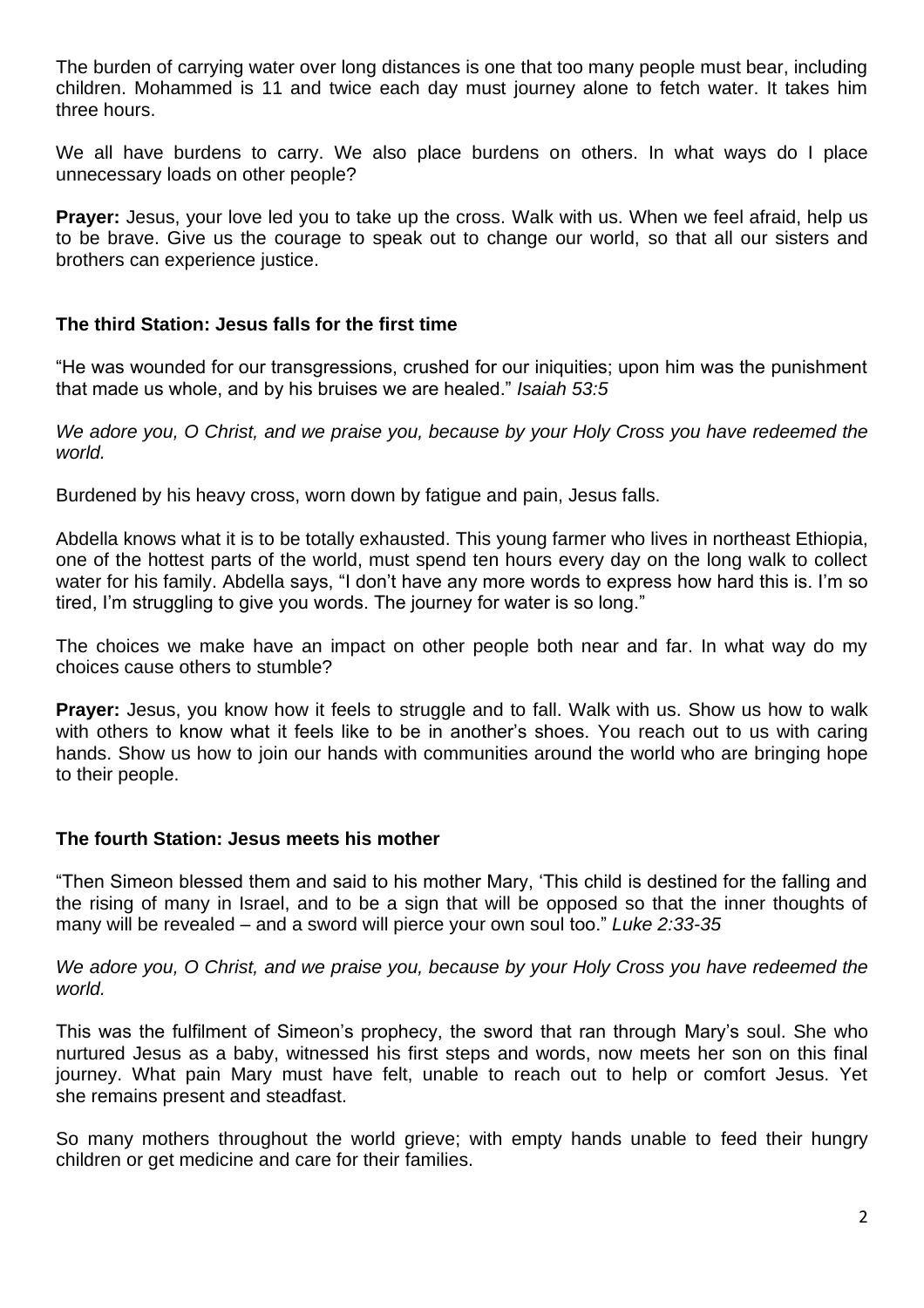Let us look to the example of Mary and not turn our faces away from those who are suffering.

**Prayer:** Jesus, you looked through the crowd and saw your mother's eyes. Her love gave you the strength to carry on. Walk with us. When we don't want to listen, open our ears to hear. When it would be easier to look away, open our eyes to see.

# **The fifth Station: Simon of Cyrene carries the cross**

"The soldiers compelled a passer-by, who was coming in from the country, to carry his cross; it was Simon of Cyrene, the father of Alexander and Rufus." *Mark 15:21*

*We adore you, O Christ, and we praise you, because by your Holy Cross you have redeemed the world.*

Simon of Cyrene comes into the city of Jerusalem on the day of Jesus' death. He finds himself in the crowds along Jesus' pathway to Golgotha and is enlisted to help carry his cross. He does not know Jesus but lends his strength to carrying the heavy weight of the wood.

Abba Tesfalem lives in northern Ethiopia, in an area prone to severe droughts. There is very little paid work available and it is often a struggle to support his family. At one point he was forced to take a loan just to buy bread for them to survive. Despite his own hardship, Abba Tesfalem still reaches out in generosity and kindness to others in need.

Do we look for opportunities to help others, or do we try to keep out of the way, telling ourselves that it is not our responsibility?

**Prayer:** Jesus, you know what it means to depend on someone and to need their help. Walk with us. When my friends need help, teach me to work with them to lighten their load. Show me how to listen carefully so that I can offer what they need. We are your global family of many different colours, cultures and religions. Make us one family united in you.

# **The sixth Station: Veronica wipes the face of Jesus**

"And the king will answer them, 'Truly I tell you, just as you did it to one of the least of these who are members of our family, you did it to me.'" *Matthew 25:37-40*

*We adore you, O Christ, and we praise you, because by your Holy Cross you have redeemed the world.*

Moved by Jesus' pain, Veronica's love overcomes her fear and she courageously steps forward to wipe the blood and sweat from Jesus' face. She cannot change his fate, but recognising his dignity, she faithfully performs her small act of compassion. As the guards force Jesus onward, the image of his face is left on Veronica's veil.

We too are called to compassion. It is easy to be discouraged by the scale of poverty and need in the world, but each day offers us the opportunity to perform small acts of kindness and generosity. In so doing, we recognise the face of Jesus in our neighbour and he imprints his face on each of us.

Do we look for opportunities to do small acts of generosity and love? Are we attentive to the face of Christ in our brothers and sisters?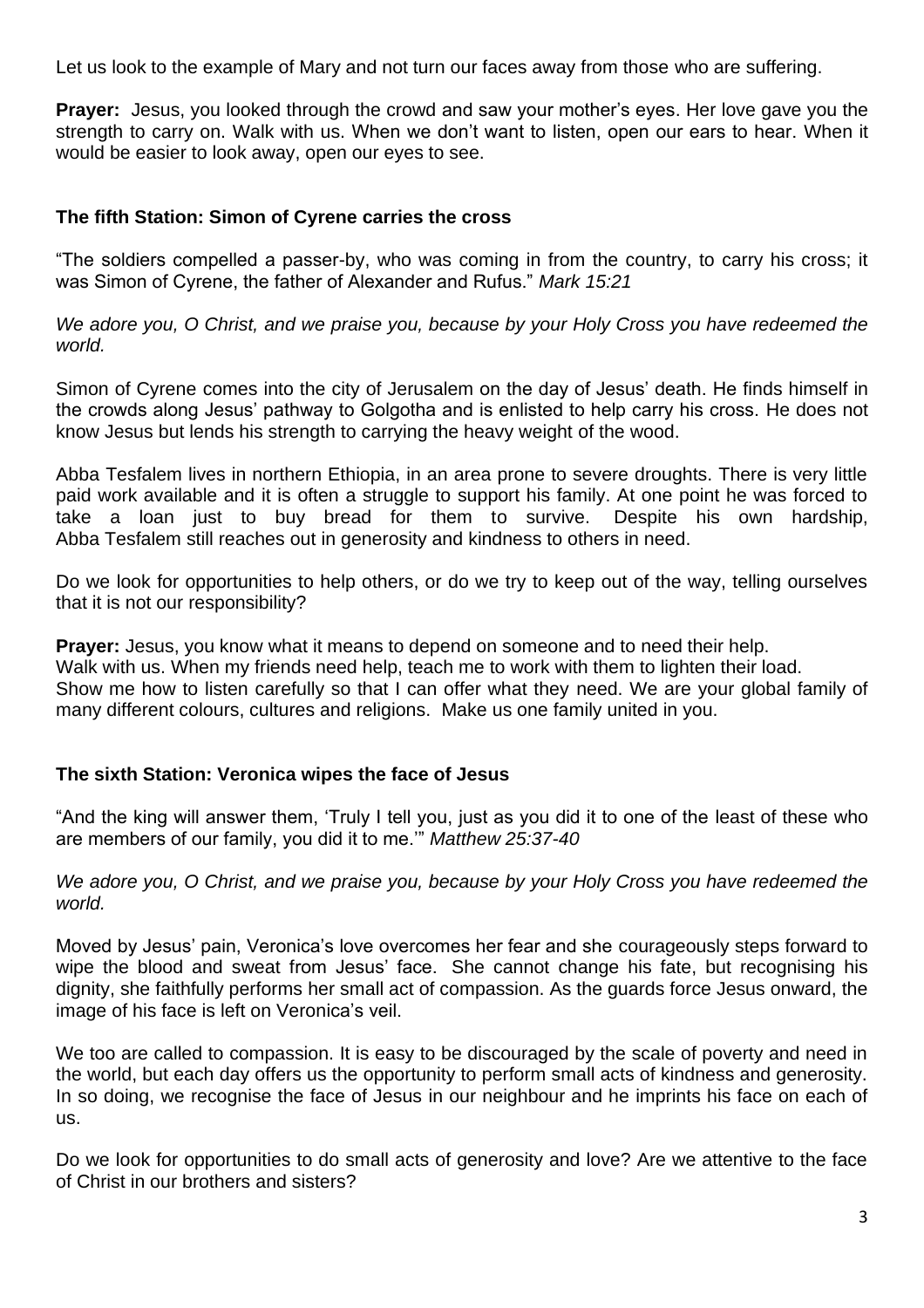**Prayer:** Jesus, you know how it feels to be hurt and to cry out in pain and fear. Walk with us. Show us how to walk together with others. Show us how to love the people around us and to be there for those who need us.

# **The seventh Station: Jesus falls for the second time**

"Come to me all you who labour, and I will give you rest. Take my yoke upon you, and learn from me; for I am gentle and lowly in heart, and you will find rest for your souls. For my yoke is easy and my burden light." *Matthew 11:28-30*

*We adore you, O Christ, and we praise you, because by your Holy Cross you have redeemed the world.*

Under the weight of the cross, Jesus is once again brought to his knees. After this second fall, Jesus' struggle to rise up again is much harder.

We think of the people of Ethiopia, many of whom have faced poor harvest after poor harvest due to droughts. They show great resilience and strength in continuing to work for a better future. We think of those who are struggling to hold onto hope due to the daily struggle against natural disasters and lack of opportunity.

How can we live in solidarity with those who feel despondent or invisible?

**Prayer:** Jesus, you stumbled and fell. You lost strength and became tired. And yet you carried on. Walk with us. When we find it hard to keep going, give us the strength we need to finish our work as well as we can and show love to others.

# **The eighth Station: Jesus meets the women of Jerusalem**

"A great number of the people followed him, and among them were women who were beating their breasts and wailing for him." *Luke 23:27-28*

*We adore you, O Christ, and we praise you, because by your Holy Cross you have redeemed the world.*

As Jesus draws closer to the place of execution, he encounters the women of Jerusalem weeping for him. There is a shared empathy here as Jesus recognises their difficulties and tells them not to weep for him, but for themselves and their children.

As we recall this exchange, we remember the many societies where women face huge challenges.

Almaz lives in northern Ethiopia, where drought and lack of safe water are daily problems. She reflects; "The role of the woman in the home is very difficult. So difficult. All the activities in the home belong to me. I have to get food for my children and my husband – even preparing their clothes, washing. To get water, we travel long distances. When we gather, there are many people at the water point and you wait your turn, many times about five hours."

What causes us to weep? Which situations in the world make us cry out to God?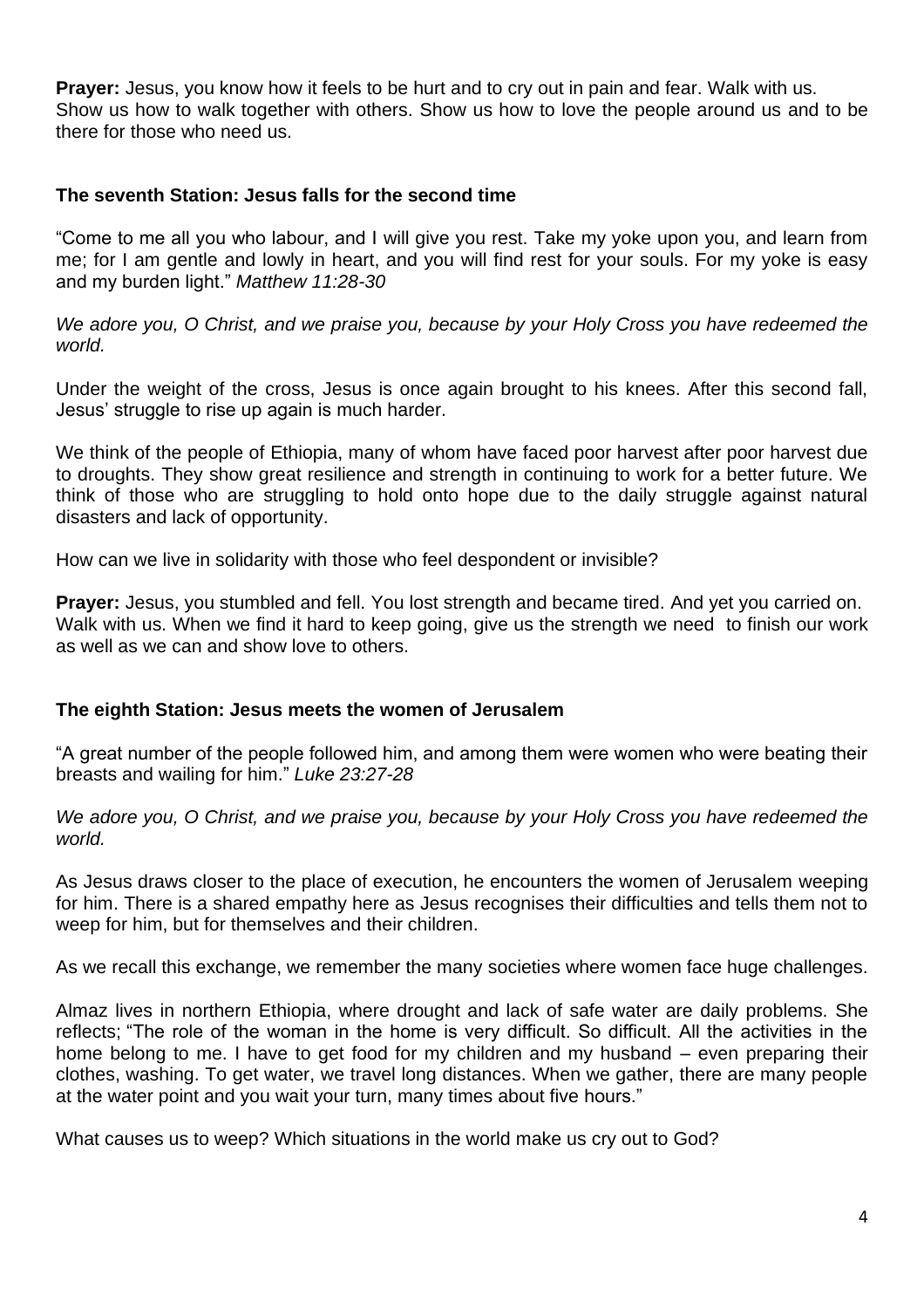**Prayer:** Jesus, you cared and spoke out, even on the road to your death. You knew and felt the struggles of others. Walk with us. As we hear the stories of our sisters and brothers who live in poverty,

give us the courage to raise our voices, so that together we can work for change.

# **The ninth Station: Jesus falls the third time**

"For nothing will be impossible with God." *Luke 1:37* 

*We adore you, O Christ, and we praise you, because by your Holy Cross you have redeemed the world.*

Jesus falls a third and final time. He must surely now be completely drained, and yet he finds the strength to rise and continue on his path to Calvary.

Sometimes we may feel overwhelmed by difficulties: illness, caring responsibilities, loneliness, anxiety, our own moments of weakness and failure. Sometimes the challenges of facing our global family – climate change, poverty and injustice – can feel overwhelming, impossible to address.

Love gave Jesus the strength to stand again and continue onwards. We pray for ourselves, and for all those who need strength and courage, that in the face of so many struggles, Christ's love will urge us on.

**Prayer:** Jesus, you felt the darkness around you, the crowds surrounded you. You fell once more. Walk with us. When we lose hope, when everything is just too difficult, show us how to reach out to each other and hold hands, so that none of us have to do everything on our own. Help us to know that you walk alongside us even when we feel most alone.

# **The tenth Station: Jesus is stripped of his garments**

"The soldiers took his clothes and divided them into four parts, one for each soldier. They also took his tunic…" *John 19:23-24*

*We adore you, O Christ, and we praise you, because by your Holy Cross you have redeemed the world.*

Jesus has nothing left. Arriving at his place of execution, even his clothes are taken from him. Stripped of his dignity he holds nothing back.

The refugees of our world have been stripped of their homes, their families, their communities, and their hopes for the future. Often they face the added difficulty of being met with hostility and mistrust when they try to make a new home in a safer place.

Do we recognise the dignity of all human life? What am I being called to do for those who have been stripped of so much?

**Prayer:** Jesus, you sacrificed everything and endured mockery for our sake. Walk with us. When we value possessions more than people, or look down on someone who has less, show us your face in theirs.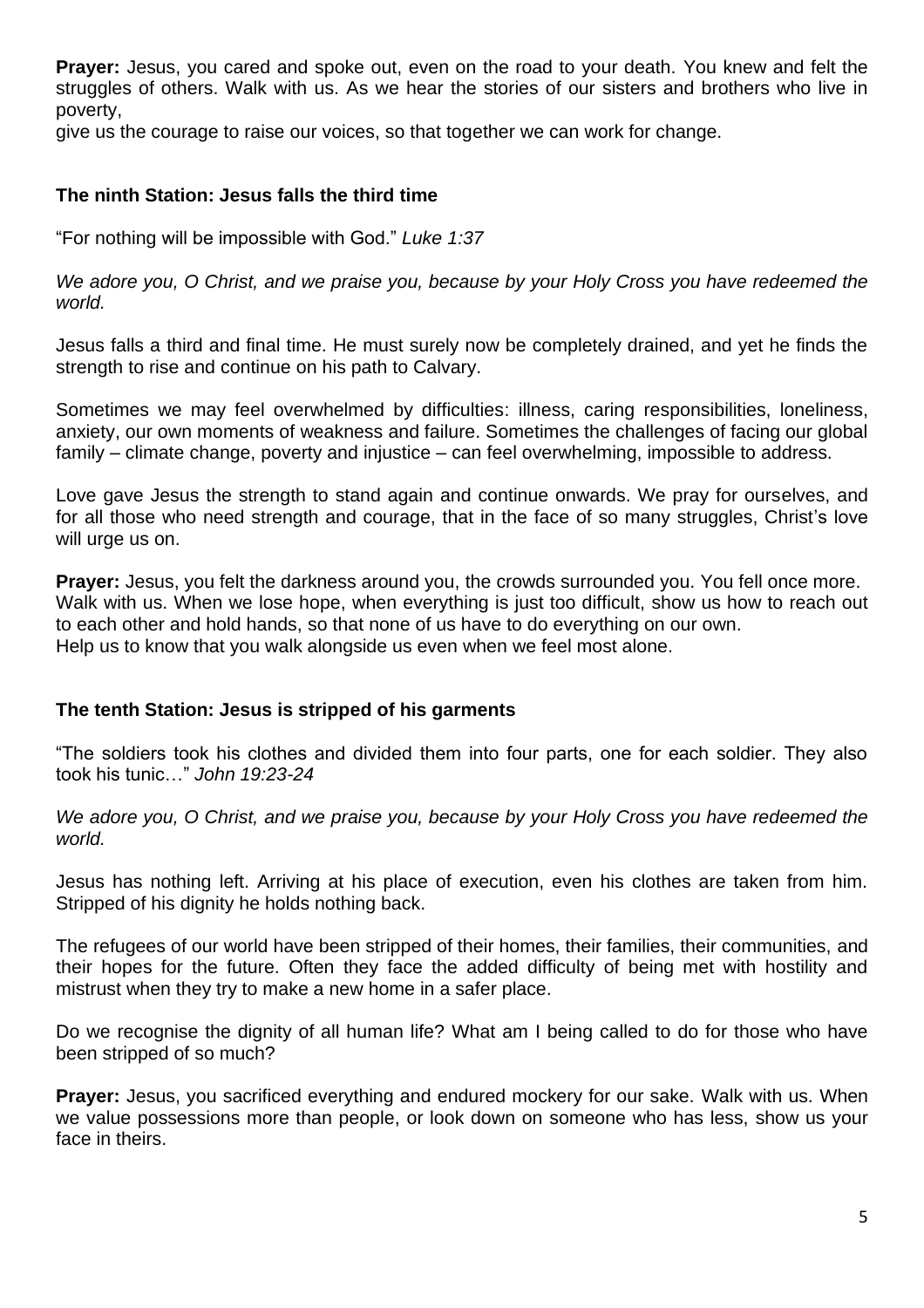# **The eleventh Station: Jesus is nailed to the cross**

"When they came to the place that is called The Skull, they crucified Jesus there with the criminals, one on his right and one on his left." *Luke 23:33-34*

*We adore you, O Christ, and we praise you, because by your Holy Cross you have redeemed the world.*

The soldiers drive the nails into Jesus' hands and feet. Yet even in this moment he shows his compassion, praying for those who crucify him.

Jesus continues to be crucified in all who suffer in our world. He is present in those whom society marginalises, people who are hungry or homeless, refugees or asylum seekers. He is crucified in the exploitation of our common home, the earth and its resources.

As followers of Jesus, may we show his compassion and so be a source of hope for all our brothers and sisters, our global family, and our common home, the earth.

**Prayer:** Jesus, you cry out in pain. Walk with us. Challenge us –when we hold people back, when we don't treat them with respect. Help us to remember that everyone is equal, that we are all made in the image of God.

# **The twelfth Station: Jesus dies on the cross**

"Later, knowing that everything had now been finished, and so that Scripture would be fulfilled, Jesus said, 'I am thirsty.' A jar of wine vinegar was there, so they soaked a sponge in it, put the sponge on a stalk of the hyssop plant, and lifted it to Jesus' lips. When he had received the drink, Jesus said, 'It is finished.' With that, he bowed his head and gave up his spirit. *"John 19:28-30*

*We adore you, O Christ, and we praise you, because by your Holy Cross you have redeemed the world.*

Just before he dies on the cross Jesus cries out that he is thirsty. We can hear him continue to say these words to us, in our brothers and sisters who each day must strive for enough water simply to survive. These last words of Jesus challenge us. They call us to see his face in all those who thirst and reach out to them in love. They invite us to make the connections between how we live as individuals and nations and the devastating effect climate change is having on our vulnerable world.

**Prayer:** Jesus, you know what it's like to feel alone, lost and afraid, betrayed and abandoned. Walk with us. and show us how to walk with others, who live in fear and face death through hunger, thirst and conflict. Show us how to pray for sisters and brothers that we have never met, but who are always loved by you.

# **The thirteenth Station: Jesus' body is taken down from the cross**

"Joseph of Arimathea, who was a disciple of Jesus, though a secret one because of his fear of the Jews, asked Pilate to let him take away the body of Jesus. Pilate gave him permission; so he came and removed the body." *John 19:38*